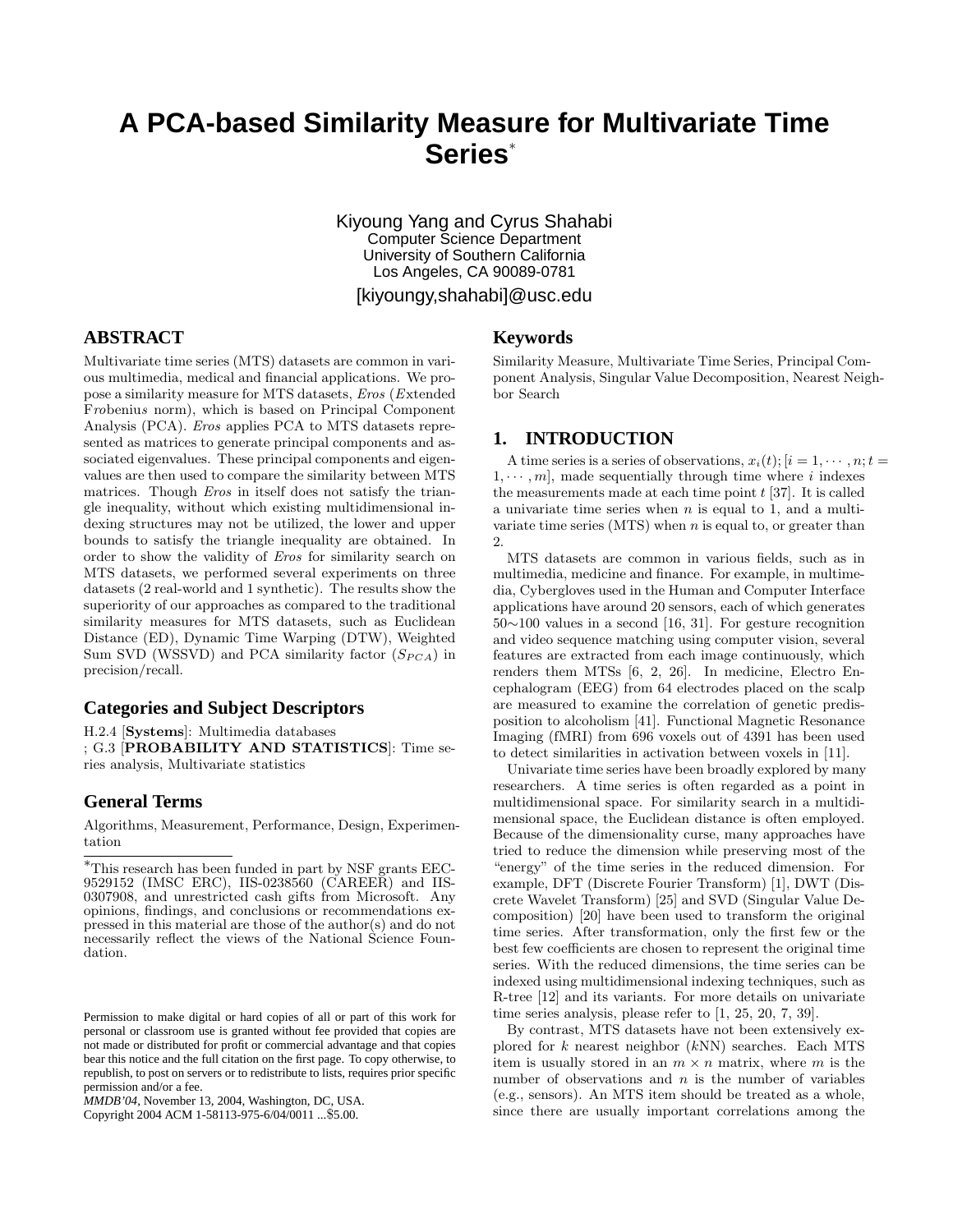variables in MTS datasets. These correlations will be lost if an MTS item is broken into multiple univariate time series and each processed separately and then aggregated to generate the result. For the same reason, an MTS item may not be transformed into one long univariate time series. With some domain knowledge as in [41], the variables can be organized into subsets of variables, and then the similarity can be checked using a subset of variables. However, the domain knowledge is not always available, and to find the interdependencies among the variables is in itself another challenge [37, 14]. One of the example queries we are interested in is, given a Cyberglove MTS data, find the most similar behavior performed by other users in a virtual reality environment.

In this paper, we propose a similarity measure *Eros* (*E*xtended F*ro*beniu*s* norm) for kNN searches in MTS databases. *Eros* is based on the Frobenius norm that is used to compute the matrix norm [22]. *Eros* extends the Frobenius norm to measure the similarity between two matrices using the principal components, i.e., the eigenvectors from the covariance matrices and eigenvalues. That is, instead of computing the similarities between the variables from two MTS items and aggregating up the result to produce the final similarity, we apply the following process. First, covariance matrices of the two MTS items are computed. Next, the eigenvectors and eigenvalues of the covariance matrices are calculated. Finally, the similarities between the corresponding eigenvectors from each MTS item are measured with weights that are based on the eigenvalues obtained from the MTS dataset. Though *Eros* in itself does not satisfy the triangle inequality, we can obtain the lower and upper bounds using the weighted Euclidean distance, which satisfies the triangle inequality. Without this property, the filter and refinement phases of existing multidimensional indexing techniques cannot be utilized, because false dismissals may occur in the filter phase [3, 5, 17].

We conducted several experiments on two real-world datasets: AUSLAN [16] obtained from UCI KDD repository [13] and the Human Gait dataset [36]; and one synthetic dataset: TRACE with 16 classes [28], and compared our approach with traditional MTS similarity measures in recall/precision. As shown in Section 5.3, *Eros* outperforms the other similarity measures, such as Euclidean distance (ED), Dynamic Time Warping (DTW), Weighted Sum SVD (WSSVD) [32] and Principal Component Analysis (PCA) similarity factor (S*PCA*) [33, 21].

The remainder of this paper is organized as follows. Section 2 discusses the background. Our proposed methods are described in Section 3. This is followed by the experiments and results in Section 5. In Section 6, the related work is discussed. Conclusions and future work are presented in Section 7.

### **2. BACKGROUND**

In this section, we briefly describe the distance metrics, SVD, PCA Similarity Factor and the Frobenius norm, from which our proposed method is extended. For more details on these topics, please refer to [20, 21, 22].

#### **2.1 Distance Metrics**

A distance metric, D, must have the following properties for all items  $A, B$  and  $C[8]$ .

 $\bullet$   $D(A, B) \geq 0$ 



**Figure 1: Triangle Inequality.**

- $D(A, B) = 0 \iff A = B$
- $D(A, B) = D(B, A)$
- $D(A, B) + D(B, C) \ge D(A, C)$  (*triangle inequality*)

The examples of the distance metrics that satisfy the above properties are the Euclidean distance and the Manhattan distance. The fourth property ensures that the lower bound can be calculated. For example, as shown in Figure 1, if we know that  $D(Q, N)$ , where Q is the query item and N is the current nearest neighbor, is less than the lower bound of  $D(Q, A)$ , i.e.,  $D(C, A) - D(Q, C)$ , then we do not need to compute  $D(Q, A)$ . The triangle inequality is used in indexing techniques for filter & refinement phases guaranteeing no false dismissals.

Since we use the weighted Euclidean distance to bound *Eros*, we describe the Euclidean distance and the weighted Euclidean distance for n dimensional row normal vectors in more detail. Let  $a$  and  $b$  be  $n$  dimensional row normal vectors, whose norms are all 1. The Euclidean distance between a and b is

$$
D(a,b) = \sqrt{\sum_{i=1}^{n} (a_i - b_i)^2} = \sqrt{2 - 2 < a, b > 0}
$$

where  $\langle a, b \rangle$  is the inner product of a and b. Let w be a weight that is to be applied to the vectors and is greater than 0. The weighted Euclidean distance between  $a$  and  $b$ is

$$
D_w(a, b, w) = \sqrt{\sum_{i=1}^{n} w(a_i - b_i)^2} = \sqrt{2w - 2w < a, b >}
$$

In Section 3.3, we extend this to MTS data to determine the lower and upper bounds of *Eros*.

# **2.2 Singular Value Decomposition (SVD)**

*Definition 1.* Singular Value Decomposition. Let A be a general real  $M \times N$  matrix. The singular value decomposition (SVD) of A is the factorization

$$
A = U\Sigma V^T \tag{1}
$$

where U is a column-orthonormal  $N \times r$  matrix, r is the rank of the matrix A,  $\Sigma$  is a diagonal r  $\times$  r matrix of the eigenvalues  $\lambda_i$  of A, where  $\lambda_1 \geq \cdots \geq \lambda_r \geq 0$  and V is a column-orthonormal  $M \times r$  matrix [20].

The eigenvalues and the corresponding eigenvectors are sorted in non-increasing order. V is called the right eigenvector matrix, and U the left eigenvector matrix.

Note that the eigenvectors obtained by applying SVD to covariance matrix are the same as the principal components.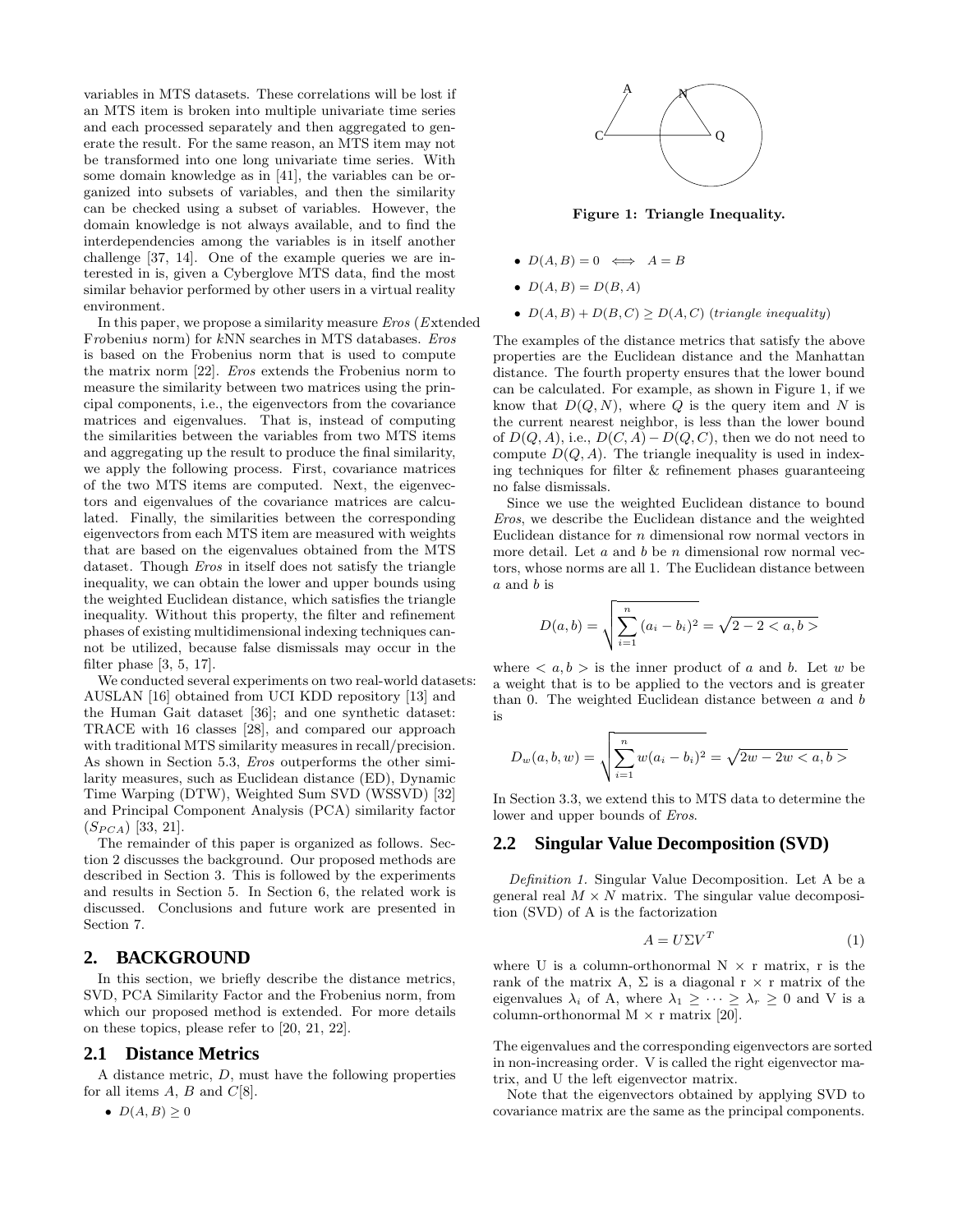Throughout this paper, SVD is only applied to covariance matrices. Hence, the eigenvectors and the principal components are used interchangeably.

#### **2.3 PCA Similarity Factor**

PCA Similarity Factor, S*PCA*, is defined between two matrices of the same number of columns, but not necessarily the same number of rows.  $S_{PCA}$  firstly obtains the principal components for each matrix, and chooses the first  $k$ principal components based on heuristics. For example, the first  $k$  principal components whose variances represent  $95\%$ of the total variance are chosen. S*PCA* then computes the similarity between the first k principal components.

*Definition 2.* The PCA Similarity Factor, S*PCA*, between two matrices,  $A$  and  $B$ , is defined as follows [21]:

$$
S_{PCA}(A, B) = trace(LMTMLT) = \sum_{i=1}^{k} \sum_{j=1}^{k} cos2 θij
$$

where  $L$  and  $M$  are the matrices that contain the first  $k$ principal components of A and B, respectively,  $\theta_{ij}$  is the angle between the *i*th principal component of  $A$  and the *j*th principal component of B.

The range of S*PCA* is between 0 and k. Intuitively, S*PCA* measures the similarity between two matrices by computing the squared cosine values between all the combinations of the first  $k$  principal components from two matrices, while the Frobenius norm measures the cosine values between the corresponding principal components as described in the following section.

#### **2.4 Frobenius Norm**

The Frobenius norm is one of the matrix norms [22], which is also called the Euclidean norm. The Frobenius norm is easy to compute, for example, when comparing how similar two matrices A and B are, using  $||A - B||_F$  [22].

*Definition 3.* The Frobenius norm of an  $m \times n$  matrix A is defined as follows [22]:

$$
||A||_F = \left(\sum_{i=1}^m \sum_{j=1}^n (a_{ij})^2\right)^{1/2} = \left(\operatorname{trace}(A^T A)\right)^{1/2}.\tag{2}
$$

Let  $x_i$  be a column vector of size  $m$ . A can then be represented as  $A = [x_1, \dots, x_n]$ . Subsequently, the squared Frobenius norm of A is computed as follows:

$$
||A||_F^2 = trace(A^T A) = \sum_{i=1}^n \langle x_i, x_i \rangle
$$

where  $\langle a, b \rangle$  is the inner product of a and b.

Now, consider two right eigenvector matrices, A and B of size  $n \times n$ , obtained by applying SVD to covariance matrices, which are represented as  $A = [a_1, \dots, a_n]$  and  $B =$  $[b_1, \dots, b_n]$ , respectively. The squared Frobenius norm of A-B is then computed as follows:

$$
||C||_F^2 = trace(C^TC) = 2n - 2\sum_{i=1}^n
$$
  
=  $2n - 2\sum_{i=1}^n cos\theta_i$ 

| Symbol     | Definition                                                                 |
|------------|----------------------------------------------------------------------------|
|            | an $m \times n$ matrix representing an MTS item                            |
|            | the transpose of $A$                                                       |
| $\rm{M_A}$ | the covariance matrix of size $n \times n$ for <b>A</b>                    |
| V A        | the right eigenvector matrix of size $n \times n$ for $M_A$                |
|            | $\mathbf{V}_{\mathbf{A}} = [a_1, a_2, \cdots, a_n]$                        |
| $\Sigma_A$ | an $n \times n$ diagonal matrix that has all the                           |
|            | eigenvalues for $M_A$ obtained by SVD                                      |
| $a_i$      | a column orthonormal eigenvector of size n for $\mathbf{V}_\mathbf{A}$     |
| $a_{ij}$   | <i>j</i> th value of $a_i$ , i.e.,                                         |
|            | a value at the $i\text{th}$ column and the $j\text{th}$ row of $\mathbf A$ |
| $a_{*i}$   | all the values at the j <sup>th</sup> row of $\bf{A}$                      |
|            | a weight vector of size $n$                                                |
|            | $\sum_{i=1}^r w_i = 1, \forall i \; w_i \geq 0$                            |

**Table 1: Notations used in this paper**

where  $C = A - B = [a_1 - b_1, \dots, a_n - b_n], a_i$  and  $b_i$  are orthonormal vectors, and  $\cos \theta_i$  is the angle between  $a_i$  and  $b_i$ . Intuitively, the Frobenius norm between two eigenvector matrices computes the angles between the corresponding eigenvectors and sums them up.

Let us define the weighted Frobenius form that gives different weight to each column:

*Definition 4.* The weighted Frobenius norm of an  $m \times n$ matrix A is defined as

$$
||A||_{W,F} = \left(\sum_{i=1}^{m} w_{ii} \sum_{j=1}^{n} (a_{ij})^2\right)^{1/2}
$$
 (3)

where  $W$  is a symmetric diagonal positive semidefinite matrix, i.e.,  $w_{ij} = 0$  where  $i \neq j$ ,  $\sum_{i=1}^{n} w_{ii} = 1$  and  $w_{ii} \geq 0$  for all i.

Subsequently, the weighted Frobenius norm between two right eigenvector matrices, A and B, can be computed as follows:

$$
||C||_{W,F} = \left(\sum_{i=1}^{n} w_{ii} \sum_{j=1}^{n} |c_{ji}|^2\right)^{1/2}
$$
  
=  $(2 - 2 \sum_{i=1}^{n} w_{ii} < a_i, b_i >)^{1/2}$  (4)  
=  $(2 - 2 \sum_{i=1}^{n} w_{ii} \cos \theta_i)^{1/2}$ 

where  $C = A - B = [a_1 - b_1, \dots, a_n - b_n], a_i$  and  $b_i$  are orthonormal vectors, and  $\cos \theta_i$  is the angle between  $a_i$  and b*i*.

# **3. THE PROPOSED ALGORITHM**

In this section, we propose a similarity measure for MTS datasets *Eros*, based on our observations from both S*PCA* and the Frobenius norm. Table 1 lists the notations used in the remainder of this paper, if not specified otherwise. Note that in this paper, the whole matching queries are considered, and the sub-sequence matching queries are part of our future works (See Section 7).

#### **3.1 Eros : Extended Frobenius norm**

We first formally define our proposed similarity measure, *Eros*. Next, we provide the intuitions behind it.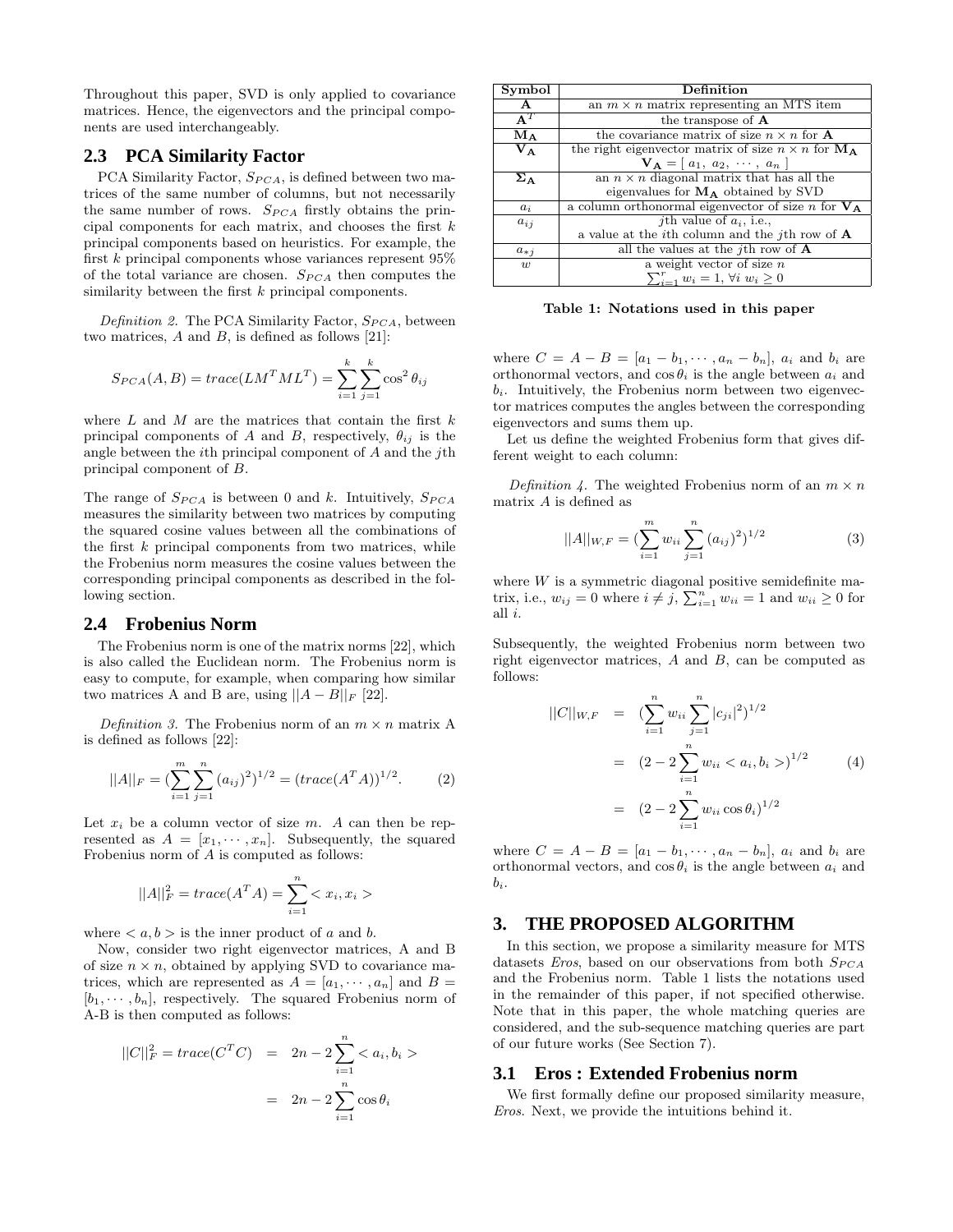*Definition 5. Eros* (*E*xtended F*ro*beniu*s* norm). Let **A** and **B** be two MTS items of size  $m_A \times n$  and  $m_B \times n$ , respectively. Let  $V_A$  and  $V_B$  be two right eigenvector matrices by applying SVD to the covariance matrices, **M<sup>A</sup>** and **MB**, respectively. Let  $\mathbf{V}_\mathbf{A} = [a_1, \cdots, a_n]$  and  $\mathbf{V}_\mathbf{B} = [b_1, \cdots, b_n]$ , where  $a_i$  and  $b_i$  are column orthonormal vectors of size  $n$ . The *Eros* similarity of **A** and **B** is then defined as

$$
Eros(\mathbf{A}, \mathbf{B}, w) = \sum_{i=1}^{n} w_i | < a_i, b_i > | \tag{5}
$$

$$
= \sum_{i=1}^{n} w_i |\cos \theta_i| \tag{6}
$$

where  $\langle a_i, b_i \rangle$  is the inner product of  $a_i$  and  $b_i$ , w is a weight vector which is based on the eigenvalues of the MTS dataset (see Section 3.2),  $\sum_{i=1}^{n} w_i = 1$  and  $\cos \theta_i$  is the angle between  $a_i$  and  $b_i$ <sup>1</sup>. The range of *Eros* is between 0 and 1, with 1 being the most similar.

We now discuss *Eros*. This algorithm measures the similarity between two MTSs using the right eigenvector matrices that contain the principal components and associated eigenvalues. Using the right eigenvector matrices for similarity computation has the following advantages:

- Same size for all the MTS data items : In general, MTS items of a given application will have the same number of variables n, i.e., sensors, but different number of observations m. Comparing two MTS items with different sizes is a challenge. The size of a right eigenvector matrix, however, is fixed at  $n \times n$ . Thusly, the problem of different lengths is resolved.
- Dimension reduction: For MTS items, the number of observations  $m$ , is usually far greater than the number of variables, n. Considering that the size of a right eigenvector matrix is  $n \times n$ , the size of the data to be dealt with is greatly reduced.

Intuitively, *Eros* measures the similarity between two MTS items by comparing how far the principal components are apart using the aggregated eigenvalues as weights taking into account the variance for each principal component. Note that *Eros* only considers the acute angle that the two corresponding axes (eigenvectors) generate. The eigenvectors represent the axes with the maximum variances, not the direction [15] (see Equation (6)). Therefore, as depicted in Figure 2, when the angle  $(\alpha)$  between the two corresponding eigenvectors is not acute, we take the absolute value of the inner product and compute the similarity between the two corresponding eigenvectors using the acute angle  $(\beta)$ . More specifically, the inner product of two normal vectors, a and b in Figure 2, yields  $cos\alpha$ , while what we need is  $cos\beta = cos(\pi - \alpha) = -cos\alpha$ . Therefore, we take the absolute value of the inner product, so that  $cos\alpha$  is computed when  $\alpha \leq \pi/2$ , while  $-cos\alpha$  is computed when  $\alpha > \pi/2$ .

Recall that, in general, there are three types of transformation that should be considered for similarity measures, i.e., shift, scale and time warping. The similarity measures



**Figure 2: Two corresponding eigenvectors,** a **and** b

for time series should then be invariant to those transformations. For *Eros*, the covariance matrix is computed by first subtracting the mean for each dataset, which addresses the shift transformation. Moreover, the covariance matrix represents how scattered the data generated by one variable are in relation to the other variables by computing the covariances with all the other variables. Our intuition is that the scatteredness would be similar for the data with the same label. In addition, the size of covariance matrix is fixed at  $n \times n$ , where *n* is the number of variables. These properties are empirically shown to address the time warping transformation in Section 5.

Intuitively, using the correlation matrix, not the covariance matrix, would have addressed the scale transformation, since the correlation is obtained by dividing the covariance with the standard deviations. However, the performance of *Eros* using the correlation matrix is worse than the one using the covariance matrix. This may suggest that for the datasets used in our experiments the scale should not be considered as invariant. That is, if the scale is different for two MTS items, then those two MTS items should be considered different.

## **3.2 Computing Weights**

Recall that by applying SVD to the covariance matrices, we obtain not only the principal components but also the eigenvalues that represent the variances for principal components. When comparing two MTS items, *Eros* considers both the principal components and the eigenvalues. In this section, we propose two heuristics for computing the weight vector w for *Eros* based on the eigenvalues obtained from the MTS dataset satisfying the following conditions:

- $\sum_i^n w_i = 1$
- $w_i \geq 0$  for all i

Note that the same weight vector should be used for all the similarity measure computations for each kNN search. Hence, the eigenvalues obtained from all the MTS items in the database are aggregated into one weight vector as in Algorithm 1 and 2. Algorithm 1 computes the weight vector w based on the distribution of raw eigenvalues, while Algorithm 2 first normalizes each s*i*, and then calls Algorithm 1. Function  $f()$  in Line 3 of Algorithm 1 is an aggregating function, e.g., min, mean and max. Intuitively, each  $w_i$  in the weight vector represents the aggregated variance for all the ith principal components. The weights are then normalized so that  $\sum_{i=1}^{n} w_i = 1$ .

We store one weight vector whose size is  $n \times 1$  for the *Eros* approach, where  $n$  is the number of variables. Additionally, we store the number of items in the database and the unnormalized weight vector, so that the weight vector can be updated when items are inserted into, or removed from the database.

<sup>&</sup>lt;sup>1</sup>For simplicity, it is assumed that the covariance matrices are of full rank. In general, the summations in Equation (5) and (6) should be from 1 to  $\min(r_A, r_B)$ , where  $r_A$  is the rank of  $M_A$  and  $r_B$  the rank of  $M_B$ .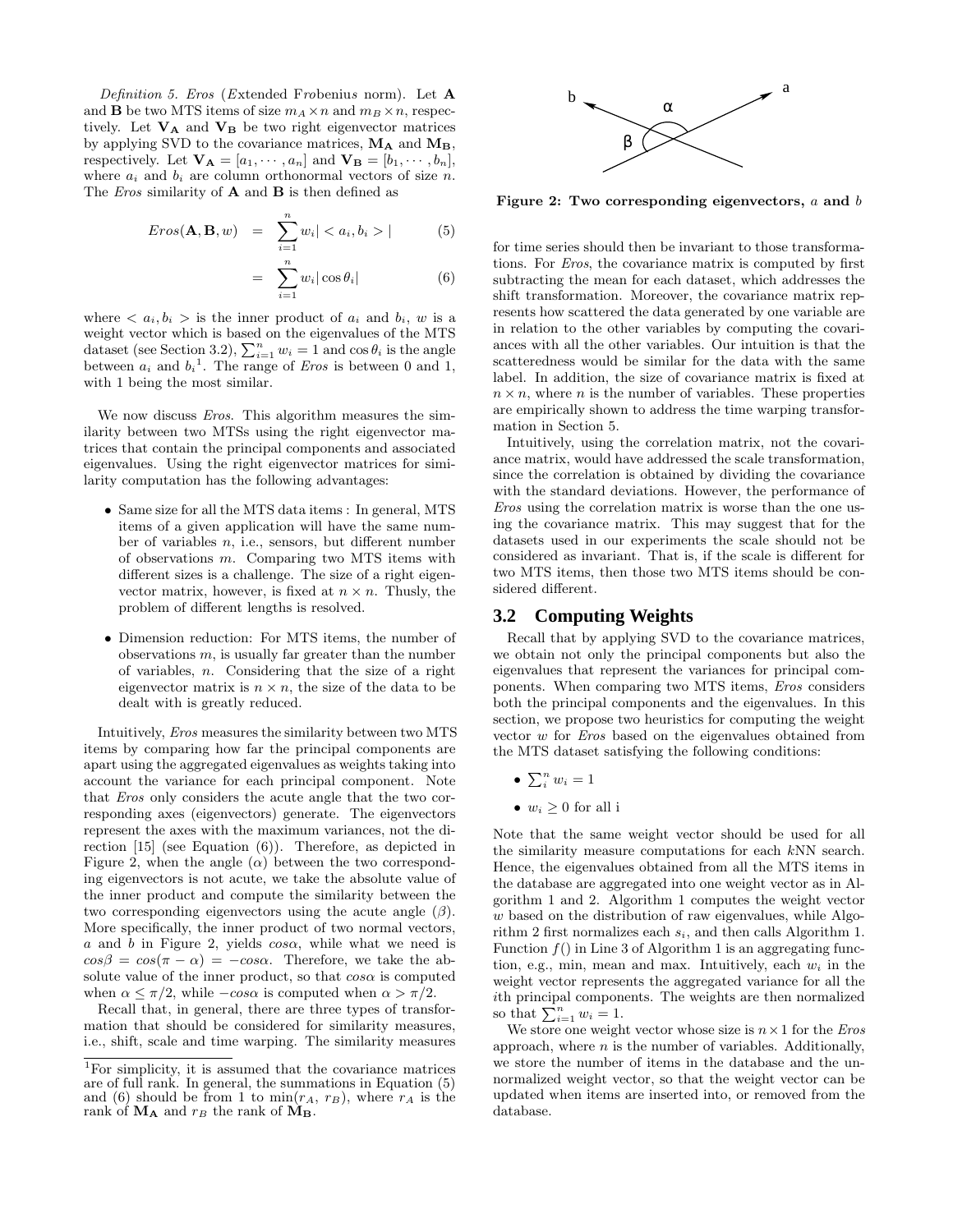**Algorithm 1** Computing a weight vector w based on the distribution of raw eigenvalues

1: function computeWeightRaw(S)

**Require:** an  $n \times N$  matrix S, where n is the number of variables for the dataset and *N* is the number of MTS items in the dataset. Each column vector *<sup>s</sup><sup>i</sup>* in S represents all the eigenvalues for *i*th MTS item in the dataset.  $s_{ij}$  is a value at column i and row j in S.  $s_{*i}$  is *i*th row in S.  $s_{i*}$  is *i*th column, i.e, *si*.

2: **for** i=1 to n **do** 3:  $w_i \leftarrow f(s_{*i});$ 4: **end for** 5: **for** i=1 to n **do**<br>6:  $w_i \leftarrow w_i / \sum_{i=1}^{n}$ 6:  $w_i \leftarrow w_i / \sum_{j=1}^n w_j;$ <br>7: and for 7: **end for**

**Algorithm 2** Computing a weight vector w based on the distribution of normalized eigenvalues

1: function computeWeightRatio(S) **Require:** the same as Algorithm 1. 2: **for** i=1 to N **do**<br>3:  $s_i \leftarrow s_i / \sum_{i=1}^n$ 3:  $s_i \leftarrow s_i / \sum_{j=1}^n s_{ij};$ <br>4: and for 4: **end for** 5: computeWeightRaw(S);

#### **3.3 Bounding Eros**

We first define the *Eros distance metric*, D*Eros* which preserves the similarity relation of *Eros*. Subsequently, we describe two weighted Euclidean distances between two eigenvector matrices, which are used as the upper and lower bounds of D*Eros*.

*Definition 6. 
$$
D_{Eros}
$$
 is defined as:*

$$
D_{Eros}(\mathbf{A}, \mathbf{B}, w) = \sqrt{2 - 2\sum_{i=1}^{n} w_i | \langle a_i, b_i \rangle |}
$$
  
=  $\sqrt{2 - 2\sum_{i=1}^{n} w_i | \sum_{j=1}^{n} a_{ij} \times b_{ij} |}$  (7)  
Consequently, we derived the upper and lower bounds of

 $D<sub>Eros</sub>$  preserves the similarity relation of *Eros*. That is, if  $\bf{B}$  is more similar to  $\bf{A}$  than to  $\bf{C}$ , then the *Eros* similarity between **A** and **B** is greater than that between **B** and **C**, while the *Eros* distance between **A** and **B** is shorter than that between **B** and **C**.

*Lemma 1.* The similarity relation with *Eros* is reversely preserved with D*Eros*.

Proof. Assume that the following inequality with *Eros* holds.

$$
Eros(\mathbf{A}, \mathbf{B}, w) > Eros(\mathbf{B}, \mathbf{C}, w)
$$

which means

$$
\sum_{i=1}^{n} w_i | < a_i, b_i > | > \sum_{i=1}^{n} w_i | < b_i, c_i > |
$$

Therefore, we obtain the following:

$$
D_{Eros}(\mathbf{A}, \mathbf{B}, w) = \sqrt{2 - 2\sum_{i=1}^{n} w_i} < a_i, b_i > |
$$
\n
$$
\text{Required value: } \mathbf{A} \text{ is the number of all the MTS items in the dataset } N.
$$
\n
$$
\text{Required value: } \mathbf{A} \text{ is the number of all the MTS items in the dataset } N.
$$
\n
$$
\text{Required value: } \mathbf{A} \text{ is the number of all the MTS items in the dataset } N.
$$
\n
$$
\text{Required value: } \mathbf{A} \text{ is the number of all the MTS items in the dataset } N.
$$
\n
$$
\text{Required value: } \mathbf{A} \text{ is the number of all the MTS items in the dataset } N.
$$
\n
$$
\text{Required value: } \mathbf{A} \text{ is the number of all the MTS items in the dataset } N.
$$
\n
$$
\text{Required value: } \mathbf{A} \text{ is the number of all the MTS items in the dataset } N.
$$
\n
$$
\text{Required value: } \mathbf{A} \text{ is the number of all the MTS items in the dataset } N.
$$

Consequently, the similarity relation with *Eros* is reversely preserved with  $D_{Eros}.$   $\Box$ 

Now, we use weighted Euclidean distance to bound D*Eros*. Let us consider the weighted Euclidean distance, called D*max*, between **A** and **B**:

$$
D_{max}(\mathbf{A}, \mathbf{B}, w) = \sqrt{\sum_{i=1}^{n} \sum_{j=1}^{n} w_i (a_{ij} - b_{ij})^2}
$$
  
=  $\sqrt{2 - 2 \sum_{i=1}^{n} w_i \sum_{j=1}^{n} a_{ij} b_{ij}}$  (8)

The distance measure  $D_{max}$ , which is a weighted Euclidean Distance metric, satisfies the triangle inequality. Let us consider one more distance metric.

$$
D_{min}(\mathbf{A}, \mathbf{B}, w) = \sqrt{\sum_{i=1}^{n} \sum_{j=1}^{n} w_i (|a_{ij}| - |b_{ij}|)^2}
$$
  
=  $\sqrt{2 - 2 \sum_{i=1}^{n} w_i \sum_{j=1}^{n} |a_{ij}b_{ij}|}$  (9)

 $D_{min}$  is hence defined by computing  $D_{max}$  between two MTS items **A** and **B**, after obtaining the absolute values of  $a_i$  and  $b_i$ . Similarly,  $D_{min}$  satisfies the triangle inequality. The upper and lower bounds of D*Eros* are then obtained as in the following lemma.

*Lemma 2.* The upper and lower bounds of D*Eros* are D*max* and D*min*, respectively.

Proof. Consider the summation parts in D*Eros*, D*max* and  $D_{min}$  in Equations (7), (8) and (9), respectively. Thus, we can find the inequalities among them as follows :

$$
\sum_{i=1}^{n} w_i \sum_{j=1}^{n} |a_{ij}b_{ij}| \ge \sum_{i=1}^{n} w_i |\sum_{j=1}^{n} a_{ij}b_{ij}| \ge \sum_{i=1}^{n} w_i \sum_{j=1}^{n} a_{ij}b_{ij}
$$

Hence, we conclude

$$
D_{min} \le D_{Eros} \le D_{max} \tag{10}
$$

 $=\sqrt{2-2\sum_{i=1}^n w_i\sum_{i=1}^n a_{ij}\times b_{ij}}$  Consequently, we derived the upper and lower bounds of  $D_{Eros}$ , i.e.,  $D_{min}$  and  $D_{max}$ , that satisfy the triangle inequality.

#### **4. THE OVERALL PROCESS**

In this section, we describe how to preprocess the MTS dataset and then how to perform the  $kNN$  search using D*Eros*.

#### **4.1 Pre-processing**

Given MTS items stored in the database, the pre-processing is done according to Algorithm 3. Firstly, for all the MTS items, the eigenvalues and the right eigenvector matrices are computed by performing SVD on the covariance matrices. Using Algorithms 1 or 2, the weight vector  $w$  is computed. Recall that the weight vector  $w$ , can change when items are added to or removed from the database.

|  |  | Algorithm 3 Preprocessing Algorithm of Eros |  |  |  |  |
|--|--|---------------------------------------------|--|--|--|--|
|--|--|---------------------------------------------|--|--|--|--|

1: **for** i=1 to *N* **do**<br>2:  $A \leftarrow$  the *i*th *N* 

- 2: A ← the *i*<sup>th</sup> MTS item in the database;<br>3: B ← covariance matrix of A:
- 3: B ← covariance matrix of A;<br>4: [C, D, E] ← SVD(B);
- 4:  $[C, D, E] \leftarrow \text{SVD}(B);$ <br>5:  $s_i \leftarrow$  the eigenvalues i
- 5:  $s_i \leftarrow$  the eigenvalues in D;<br>6: store E as the *i*th right eig
- store E as the *i*th right eigenvector matrix;
- 7: **end for**
- 8: Compute the weight vector *w* using Algorithm 1 or 2.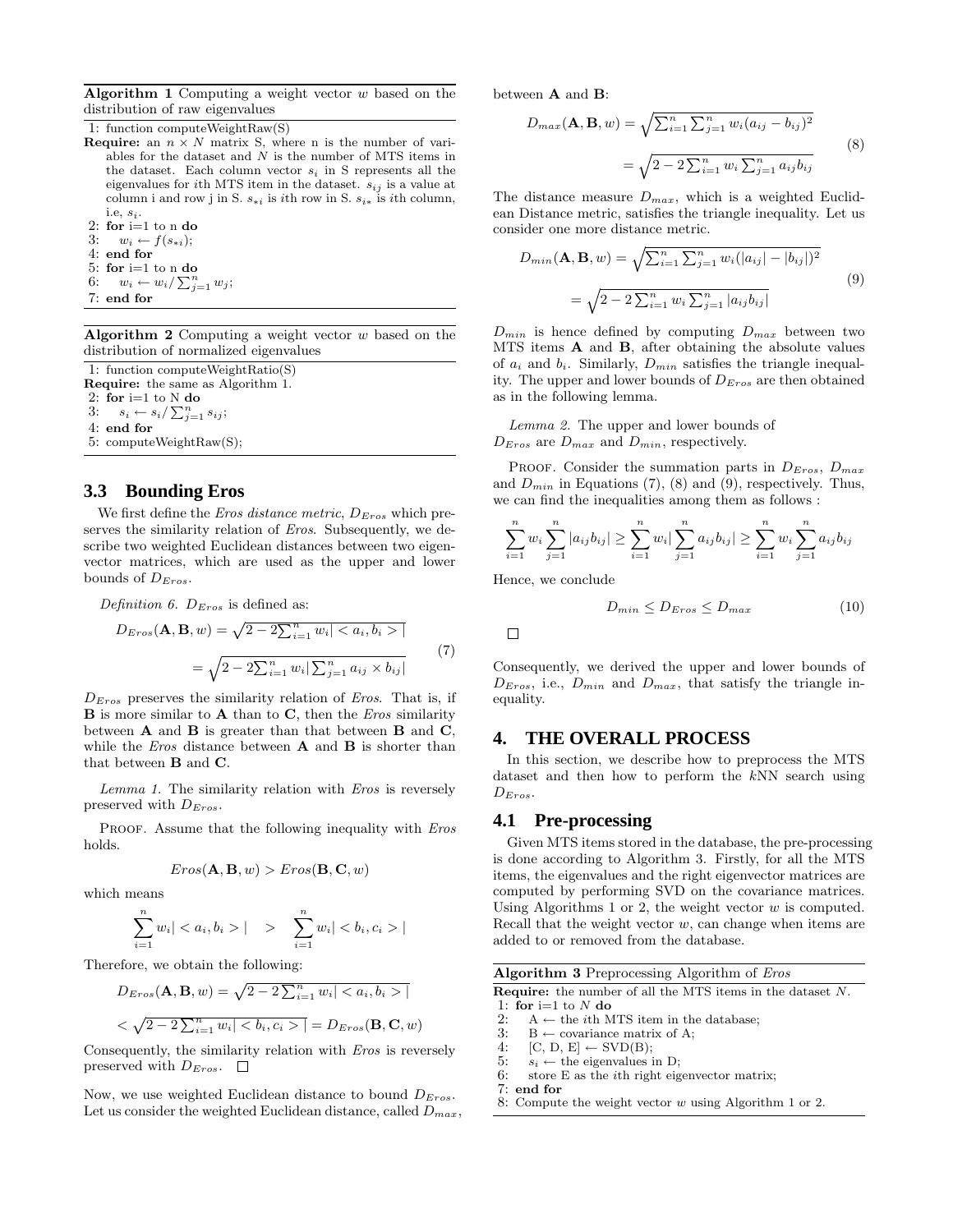Recall that the time complexity of SVD for an  $n \times n$  matrix is  $O(n^3)$  by optimized batch algorithms, such as the one used in  $\widehat{MATLAB^{TM}}$  [4, 10]. However, the time complexity of SVD is not a concern; it was shown to be acceptable with a dataset that contains 70,000 time series of length 492 for clustering [35]. On a PC witha 800MHz Pentium III CPU, a  $64 \times 64$  matrix A can be decomposed in less than 0.04 second with one line MATLAB code,  $[a,b,c]=svd(A)$ . Note also that MTS items in the database are preprocessed with SVD offline. The MTS query is then the only item that requires SVD during the online process, whose cost is negligible as compared to that of the kNN search.

# **4.2** k**NN Search**

Once the MTS datasets are preprocessed for *Eros*, we perform  $kNN$  searches. We describe  $kNN$  search using twophase sequential scan in Algorithm 4. Note that though sequential scan is performed, still the two phased, filter and refinement scheme is utilized. Hence, firstly the data items are filtered out using the lower bound of D*Eros*, i.e., D*min* between the query item and the MTS items in the database in Line 6. This filter phase can be performed efficiently using an indexing structure suchas Spatial Transform Technique (STT) in [30], of which the distance metric is the quadratic form distance function  $d_M^2(p,q) = (p-q)M(p-q)^T$ , where M is positive definite (i.e,  $\frac{d^2_M(p,q)}{p} > 0$ ) which may change from the user relevance feedback without the need to rebuild the index. Due to the high dimensionality of MTS items, the distance-based indexing techniques, such as iDistance [40], would perform better for MTS datasets. To devise a distance-based indexing structure for *Eros* is part of our future work. In the refinement phase, D*Eros* is computed in Line 8. When a new NN is found, the nndist and nnid arrays are updated in Line 12, so that the elements in the nndist array are sorted in non-decreasing order of *Eros* distance.

**Algorithm 4** kNN Search Algorithm of *Eros* (Two-phase Sequential Scan)

| <b>Require:</b> Given an MTS user query $Q$ and a weight vector $w$          |
|------------------------------------------------------------------------------|
| 1: for $i=1$ to k do                                                         |
| 2: $\text{undist}[i] \leftarrow \infty;$                                     |
| $3:$ end for                                                                 |
| 4: for $i=1$ to N do                                                         |
| 5: $P \leftarrow$ the eigenvector matrix for the <i>i</i> th MTS item in the |
| database;                                                                    |
| 6:<br>$res \leftarrow D_{min}(P,Q,w);$                                       |
| 7:<br>if res $\leq$ nndist k then                                            |
| 8:<br>$res \leftarrow D_{Eros}(P,Q,w);$                                      |
| 9:<br>if res $\leq$ nndist k then                                            |
| 10:<br>$nndist[k] \leftarrow res;$                                           |
| 11:<br>$mid[k] \leftarrow i;$                                                |
| 12:<br>update not is, not;                                                   |
| 13:<br>end if                                                                |
| 14:<br>end if                                                                |
| $15:$ end for                                                                |
|                                                                              |

In order to validate our proposed similarity measure *Eros*, a modified leave-one-out  $kNN$  search as in Algorithm 5 is used in Section 5. That is, for each query item, we check how many items were retrieved from the database in order to retrieve r relevant items, where  $1 \leq r \leq$  maxr. Relevant items are the items in the database that have the same labels as the query item. Subsequently, for each  $r$ , the precision is computed (Line 12). Finally, we compute the average precisions across all the items in the database for each r (Lines 18-20).

| <b>Algorithm 5</b> Modified Leave-One-Out $k$ Nearest Neighbor |  |  |
|----------------------------------------------------------------|--|--|
| Search for Recall-Precision graph                              |  |  |

|  |                                                 |  |  | <b>Require:</b> the number of MTS items in the dataset, $N$ , k, the |  |  |
|--|-------------------------------------------------|--|--|----------------------------------------------------------------------|--|--|
|  | maximum number of relevant items, <i>maxr</i> ; |  |  |                                                                      |  |  |
|  | 1: for $i=1$ to 10 do                           |  |  |                                                                      |  |  |

2: precision[i]  $\leftarrow 0$ ;

- 3: **end for**
- 4: **for** i=1 to N **do**<br>5:  $Q \leftarrow$  *i*th item
- 5:  $Q \leftarrow i$ th item in the dataset;<br>6:  $k \leftarrow 1$ :
- 6:  $k \leftarrow 1;$ <br>7:  $r \leftarrow 1;$
- 7:  $r \leftarrow 1;$ <br>8: **repea**
- 8: **repeat**
- 9: Perform kNN search for Q;<br>10:  $c \leftarrow$  the number of the san
- $c \leftarrow$  the number of the same label items as Q in the k items retrieved;
- 11: **if**  $c = r$  **then**<br>12: **precision**[r]
- 12: precision[r] ← precision[r] + c / k;<br>13:  $r \leftarrow r + 1$ ;

```
13: r \leftarrow r + 1;<br>14: end if
```
- end if
- 15:  $k \leftarrow k+1;$ <br>16: **until**  $r \geq ma$
- until  $r \geq$  *maxr*;
- 17: **end for**
- 18: **for** i=1 to 10 **do**
- 19: precision[i]  $\leftarrow$  precision[i] / N;
- 20: **end for**

# **5. PERFORMANCE EVALUATION**

#### **5.1 Datasets**

The experiments have been conducted on two different real-world datasets, AUSLAN and HumanGait and one synthetic dataset TRACE16, which are all labeled MTS datasets whose labels are given.

The Australian Sign Language (AUSLAN) dataset [16] uses 22 sensors on the hands to gather the datasets generated by signing of a native AUSLAN speaker. It contains 95 distinct signs, each of which has 27 examples. In total, the number of signs gathered is 2565. The size of the right eigenvector is  $22 \times 22$  and the average length is around 60.

The Human Gait dataset from [36] has been used for identifying a person by gait recognition at a distance. In order to capture the gait data, a twelve-camera VICON system was utilized with 22 reflective markers attached to each subject. For each reflective marker, 3D position, i.e., x,y and z, are acquired at 120Hz, generating 66 values at eachtimestamp. 15 subjects, which are the labels assigned to the dataset, participated in the experiments and were required to walk at four different speeds, nine times for eachspeed. The total number of data items is 540 (15  $\times$  4  $\times$  9) and the average length is 133.

The Transient Classification Benchmark (TRACE) datasets have been used in [28] for plant diagnostics. For the TRACE dataset with  $16$  classes (TRACE16), each class has  $100$  examples. There are 5 variables, out of which the first 4 variables are the four signals and the 5th is the class label. The change of the class label from 0 to a class number (from 1 to 16) means the start of the transient. Using this information, we first located exactly where the transient starts and ends and removed those signals with class label 0. The size of the right eigenvector is  $4 \times 4$  and the average length is 250. Note that in [28], the focus is to find the transition over the continuous data stream where the starting point is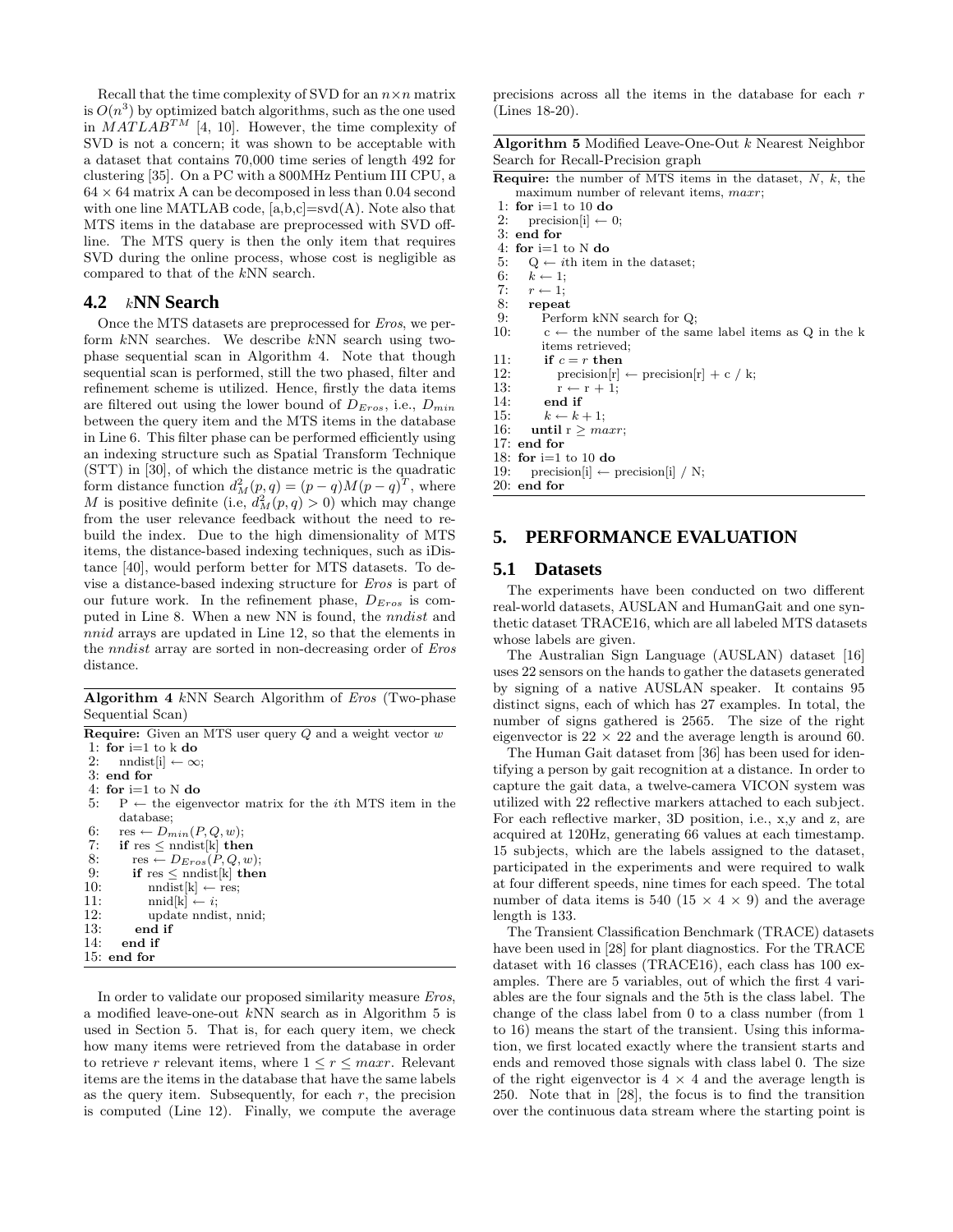|                        | AUSLAN | TRACE16  | Human Gait |
|------------------------|--------|----------|------------|
| $\#$ of variables      | 22     |          | 66         |
| average length         | 60     | 250      | 133        |
| $#$ of labels          | 95     | 16       | 15         |
| $#$ of items per label | 27     | 100      | 36         |
| total $#$ of items     | 2565   | $1600\,$ | 540        |

**Table 2: Summary of datasets used in the experiments.**

unknown, while the focus of this paper is to find  $k$  nearest neighbors given a query MTS item, assuming that the endpoints of all MTS items are accurately located. Finding k nearest neighbors over the continuous data stream is part of our future research directions (see Section 7).

Table 2 shows the summary of the datasets used in the experiments. Therefore, for the AUSLAN dataset, for example, the Euclidean distance and dynamic time warping should deal with MTS items of size  $60 \times 22$ , while *Eros*, WSSVD deal with MTS items of size  $22 \times 22$ . This dimension reduction naturally results in reduced elapsed time as shown in Section 5.3.

Note that though labeled datasets, where each data is given a label, are used in order to validate our proposed similarity measures, the classification is not of primary interests to us, which could have been accomplished by model-based machine learning approaches, such as Hidden Markov Model (HMM) or Support Vector Machines (SVM). In most cases where the MTSs are generated, a class label may not be given to each data item, since there is no clear definition for classes. For example, in a virtual reality environment, human behavior is captured by devices such as magnetic trackers and gloves. However, each behavior may not be given a class label, such as frustration and being lost, since there are no clear definitions for them yet. In addition, MTSs are continuously generated, which would mean that the size of training datasets keeps increasing. Consequently, the models for HMM and SVM should be re-generated frequently, which would make model based approaches less attractive.

#### **5.2 Methods**

In order to validate our proposed similarity measure *Eros*, we performed modified leave-one-out  $kNN$  search as in Algorithm 5. For simplicity, we chose 10 for  $maxr$ . Recall that each dataset used in the experiments has more than 10 relevant items as shown in Table 2. For example, AUSLAN has 95 labels and each label has 27 items. The recall-precision graph [9] is then plotted, which has been frequently used to measure the performance of Content Based Image Retrieval (CBIR) systems [34, 19] as well as Information Retrieval (IR) systems.

For *Eros*, the weight vector w is computed using both Algorithm 1 and 2 excluding the eigenvalues of the query item. We employ three different aggregating functions, i.e., mean, min and max. Subsequently, the one with the best performance will be presented for *Eros*. We then compare the performance of *Eros* with those of 4 other distance measures, i.e., the Euclidean Distance (ED), Dynamic Time Warping (DTW), Principal Component Analysis (PCA) similarity factor (S*PCA*) and Weighted Sum SVD (WSSVD).

DTW is a technique for performing time-alignment and has been extensively employed in various applications, such as speech recognition [29] and time series similarity search

[17]. Though DTW can be applied to 2 MTS items regardless of the items' lengths, the performance is shown to be the best when the ratio of the items' lengths is close to 1 [23], and the indexing technique for DTW is available only when the two items are of the same length [17, 27]. Also, ED is not defined for 2 MTS items with different lengths. Hence, before applying ED and DTW, all the MTS items are linearly interpolated to be of identical length. We chose this length to be the average length for each dataset as in  $[23]$ . For DTW, the  $MAT L\tilde{A}B^{TM}$  DTW code in [22] is used with slight modifications. A global limit on the maximum amount of warping Q is set to 10% of the length, and the distance between points, i.e., the local distance, is modified to be the square of the Euclidean distance, as in [17]. In addition, for ED and DTW, the experiments were performed with and without z-normalization, which renders the data zero mean and unit variance. The better performance between the two are then presented. The ED and DTW with z-normalization are denoted as EDZ and DTWZ, respectively.

S*PCA* is a similarity measure for MTS datasets [21, 33]. It first finds  $k$  principal components (PCs), such that the corresponding k eigenvalues describe more than, e.g., 95% of the total variance. Only the k PCs are then used to compare the similarities between MTS items, and the eigenvalues are not utilized. For S*PCA* similarity measure, we tried both 95% and 99% of the total variance for each dataset, which are denoted as S*PCA*95 and S*PCA*99, respectively.

In [32], we proposed *WSSVD*, which employs the eigenvectors and eigenvalues of MTS items to compute the similarities between items using the inner product of the eigenvectors with the eigenvalues as weights. Note that the eigenvectors utilized in *WSSVD* are not principal components, since SVD is applied on the transpose-multiplication of the data matrix, not on the covariance matrix. We tried both transpose-multiplication as in [32] and covariance matrix for *WSSVD*, denoted as *WSSVD* and *WSSVDcov*, respectively.

Note that  $S_{PCA}$  and WSSVD cannot be used with existing indexing techniques because they do not satisfy the triangle inequality<sup>2</sup>.

# **5.3 RESULTS**

Table 3 shows the elapsed time to compute the similarity between two MTS items using 5 different similarity measures used in the experiments, i.e., *Eros*, S*PCA*99, WSSVD, Euclidean distance (ED) and DTW. As expected, *Eros*, S*PCA*99 and WSSVD take less time than ED and DTW, since the formers use the dimension reduced representations of MTS items.

Figure 3 shows that *Eros* gives the best recall-precision ratio for the AUSLAN dataset. Poor performances of ED and DTW may indicate that there are correlations among

$$
A = \begin{pmatrix} 0 & 1 \\ 1 & 0 \end{pmatrix}, B = \begin{pmatrix} 1 & 0 \\ 0 & 1 \end{pmatrix} and C = \begin{pmatrix} \frac{1}{\sqrt{3}} & \frac{\sqrt{2}}{\sqrt{3}} \\ \frac{\sqrt{2}}{\sqrt{3}} & -\frac{1}{\sqrt{3}} \end{pmatrix}
$$

whose eigenvalues are [2 0.1]. The triangle inequality  $\overline{AB} + \overline{BC} \geq \overline{AC}$  does not hold in  $S_{PCA}$  (when the first column eigenvector and the corresponding eigenvalue are used, since the first eigenvalue describe more than 95% of the total variance [33]) and WSSVD.

<sup>&</sup>lt;sup>2</sup>Consider three  $2 \times 2$  column-orthonormal eigenvector matrices,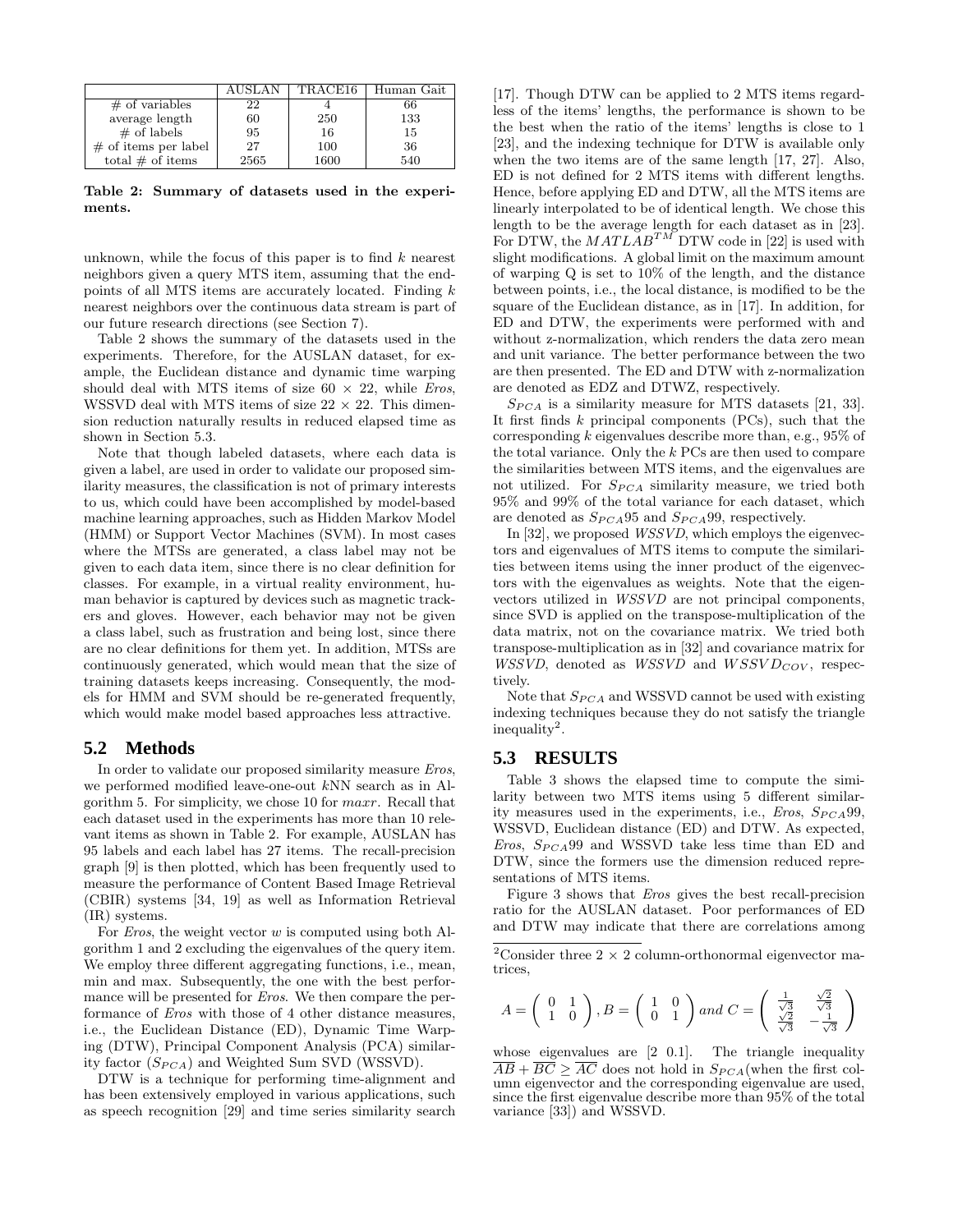|              | <b>AUSLAN</b> | TRACE16  | Human Gait |
|--------------|---------------|----------|------------|
| Eros         | 4.48E-05      | 3.13E-05 | 2.38E-04   |
| $S_{PCA}$ 99 | $1.01E-04$    | 4.48E-05 | 1.18E-03   |
| WSSVD        | 9.27E-05      | 6.98E-05 | 4.00E-04   |
| ED           | 5.93E-04      | 2.17E-04 | 3.31E-03   |
| <b>DTW</b>   | $9.21E - 0.3$ | 1.38E-01 | 2.45E-02   |

**Table 3: Elapsed time to compute the similarity between two MTS items in seconds.**



**Figure 3: Recall-precision graph (AUSLAN)**

variables, which are not considered by those two similarity measures. Note also that the performances of EDZ and DTWZ are worse than those of ED and DTW. This may suggest that for the AUSLAN dataset, the similarity measure should not be scale invariant. For *Eros*, the covariance matrices are used.

Figure 4(a) shows that for TRACE16, *Eros* and WSSV D*COV* perform similarly. However, WSSV D*COV* does not satisfy the triangle inequality, and hence cannot be used with an existing indexing technique, while *Eros* can. *Eros* outperforms all the other similarity measures. When recall is equal to 1.0, *Eros* outperforms ED, DTW, S*PCA* and WSSVD by more than 33%, 64% 69% and 100%, respectively. For TRACE16, ED and DTW again outperform EDZ and DTWZ.

Figure 4(b) represents similar results for the Human Gait dataset. *Eros* and S*PCA* yield similar performances. Note again that for *Eros*, an indexing structure can be utilized for efficient retrieval, while S*PCA* cannot. For Human Gait, EDZ and DTWZ perform much better than ED and DTW. This result may indicate that, before using ED and DTW, the dataset should be analyzed to determine whether znormalization should be employed or not. Interestingly, however, *Eros* using the covariance matrix still performs better than the one using the correlation matrix. This may require further investigations.

Recall that intuitively, S*PCA* considers only the angles between the corresponding principal components (see Section 2.3), *WSSVD* in [32] and  $WSSVD_{COV}$  consider both the angles between the corresponding principal components and the variance for each principal component and *Eros* considers both the *acute* angles and the variances for the principal components (see Section 3.1), when comparing two MTS items. Figure 3 shows that for the AUSLAN dataset, the acute angles and the variances should be considered. Figure 4(a) indicates that for the TRACE16 dataset, it does not matter whether the angles are acute or blunt, but the variances should be taken into account. Figure 4(b) represents that for the Human Gait dataset, the acute angles should be considered, but maybe not the variances. These results show that for  $S_{PCA}$  and  $WSSVD$ , the characteristics of the dataset should be examined first, so that it can be decided whether  $S_{PCA}$  or  $WSSVD$  can be applied to the dataset. However, with *Eros* the prior examination of the dataset's characteristics may not be required, as shown in Figures 3 and 4.

#### **6. RELATED WORK**

In [24], Oates proposes a method for identifying distinctive subsequences in MTS items, which is based on probabilistic models. Hence, they first try to build a model for each distinctive sequence, then they perform the distinctive subsequence matching based on the generated models. However, this model-based approach has the inherent scalability problem that the model should be re-generated when data are inserted or removed from the database [38]. In this paper, our focus is on the whole matching queries on the entire database. The subsequence matching queries will be part of our future research directions.

In [38], Vlachos *et.al* propose a technique for the retrieval of object trajectories, which can be regarded as an MTS item. However, they only deal with the datasets of two or three dimensional space for their similarity measure, Longest Common SubSequence (LCSS). In their experiments, they only used 2 attributes (X and Y) of the AUSLAN dataset, as opposed to the 22 attributes used in our experiments. Out of 95 distinct signs, only 10 signs with 5 samples for each sign are used for the experiments. Moreover, they used hierarchical clustering whose space complexity is approximately  $O(N^2/2)$ , which may not be suitable since the clustering is required whenever data are added to the training sets.

# **7. CONCLUSIONS AND FUTURE WORK**

We proposed a similarity measure for MTS datasets, *Eros*, which is based on Principal Component Analysis. In order to compute the similarity between two MTS items, *Eros* compares the similarity between the corresponding principal components of the MTS items using the associated eigenvalues as weights. Experimentally, we show the validity of our proposed measure. In precision/recall, *Eros* outperforms ED, WSSVD, DTW and S*PCA* by a minimum of 6.5% when recall is 0.1 and as much as 100% when recall is 1. In elapsed time, *Eros* also benefits from using the dimension reduced representations of MTS items and takes less time to compute than the Euclidean distance and dynamic time warping.

We intend to extend this work in two directions. First, we plan to extend our technique to continuous data streams generating the result as soon as new data arrives. Second, in this paper, we considered only the whole matching queries. Subsequence matching queries for MTS datasets is one of the interesting future directions of this work. Instead of using sliding window-based approaches for subsequence matching, we plan to use a change detection technique, such as in [18], to segment the whole sequence into multiple sub-sequences. This way, the time complexity for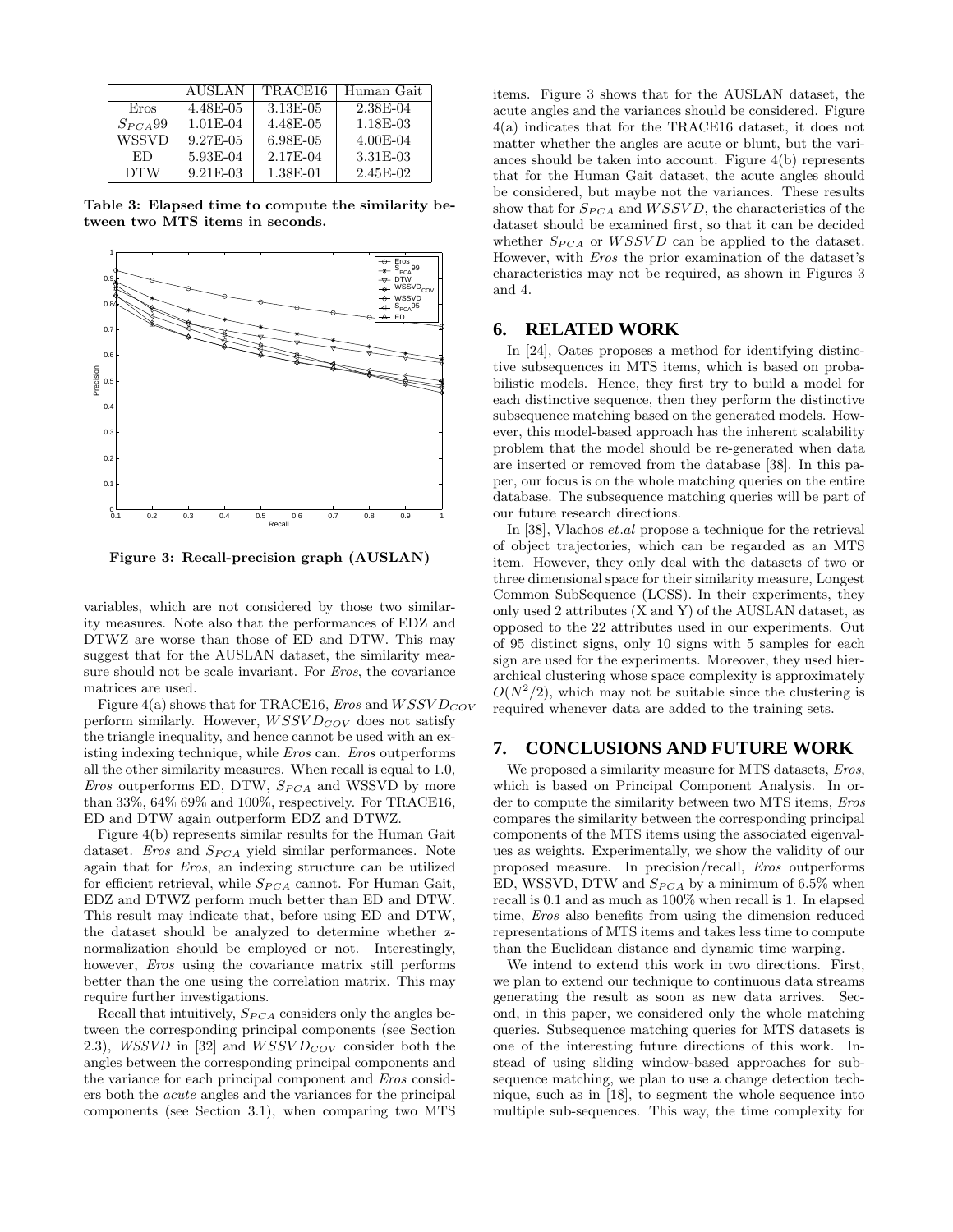

**Figure 4: Recall-precision graphs**

the sub-sequence matching would be much lower than the sliding window-based approaches.

# **8. ACKNOWLEDGMENTS**

The authors would like to thank Prof. Eamonn Keogh for providing us the dataset for the experiments and the anonymous reviewers for their very constructive comments.

# **9. REFERENCES**

- [1] R. Agrawal, C. Faloutsos, and A. N. Swami. Efficient Similarity Search In Sequence Databases. In *FODO*, 1993.
- [2] J. Alon, S. Sclaroff, G. Kollios, and V. Pavlovic. Discovering clusters in motion time-series data. In *IEEE CVPR*, 2003.
- [3] C. Bohm, S. Berchtold, and D. A. Keim. Searching in high-dimensional spaces: Index structures for improving the performance of multimedia databases. *ACM Computing Surveys*, 33(3), 2001.
- [4] M. Brand. Incremental singular value decomposition of uncertain data with missing values. In *ECCV*, 2002.
- [5] E. Chavez, G. Navarro, R. Baeza-Yates, and J. L. Marroqun. Searching in metric spaces. *ACM Computing Surveys*, 33(3), 2001.
- A. Corradini. Dynamic time warping for off-line recognition of a small gesture vocabulary. In *IEEE ICCV Workshop on Recognition, Analysis, and Tracking of Faces and Gestures in Real-Time Systems*, 2001.
- [7] G. Das, D. Gunopulos, and H. Mannila. Finding similar time series. In *PKDD*, 1997.
- [8] R. O. Duda, P. E. Hart, and D. G. Stork. *Pattern Classification*. Wiley Interscience, second edition, 2001.
- [9] W. B. Frakes and R. Baeza-Yates. *Information Retrieval: Data Structures and Algorithms*. Prentice-Hall, 1992.
- [10] G. H. Golub and C. F. V. Loan. *Matrix Computations*. Johns Hopkins Univ Press, 1996.
- [11] C. Goutte, P. Toft, E. Rostrup, F. A. Nielsen, and L. K. Hansen. On clustering fmri time series. *NeuroImage*, 9(3), 1999.
- [12] A. Guttman. R-trees: A dynamic index structure for spatial searching. In *Proceedings of SIGMOD*, 1984.
- [13] S. Hettich and S. D. Bay. The UCI KDD Archive. *http://kdd.ics.uci.edu*, 1999.
- [14] F. Hoppner. Learning dependencies in multivariate time series. In *Proc. of the ECAI'02 Workshop*, 2002.
- [15] J. E. Jackson. *A User's Guide to Principal Components*. Wiley-Interscience, 1991.
- [16] M. W. Kadous. *Temporal Classification: Extending the Classification Paradigm to Multivariate Time Series*. PhD thesis, University of New South Wales, 2002.
- [17] E. Keogh. Exact indexing of dynamic time warping. In *VLDB*, 2002.
- [18] D. Kifer, S. Ben-David, and J. Gehrke. Detecting change in data streams. In *Very Large Databases*, 2004.
- [19] D.-H. Kim and C.-W. Chung. Qcluster: relevance feedback using adaptive clustering for content-based image retrieval. In *SIGMOD*, pages 599–610. ACM Press, 2003.
- [20] F. Korn, H. V. Jagadish, and C. Faloutsos. Efficiently supporting ad hoc queries in large datasets of time sequences. In *SIGMOD*, 1997.
- [21] W. Krzanowski. Between-groups comparison of principal components. *JASA*, 74(367), 1979.
- [22] T. K. Moon and W. C. Stirling. *Mathematical Methods and Algorithms for Signal Processing*. Prentice Hall, 2000.
- [23] C. Myers, L. R. Rabiner, and A. E. Rosenberg. Performance tradeoffs in dynamic time warping algorithms for isolated word recognition. *IEEE TASSP*, ASSP-28(6), 1980.
- [24] T. Oates. Identifying distinctive subsequences in